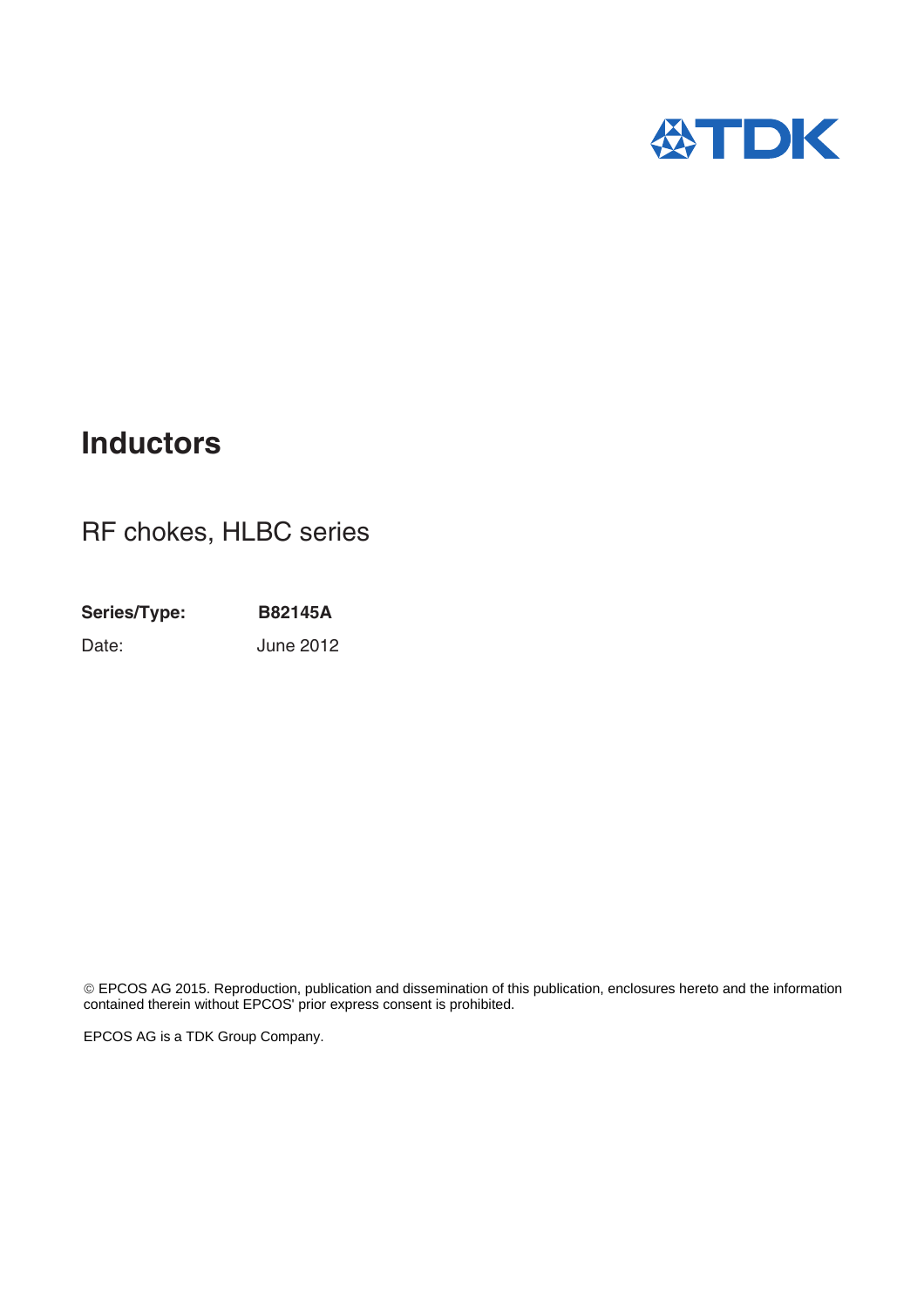

**HLBC series, 6.5 x 12 (mm)**

**HLBC choke (High-Current Large Bobbin Core) Rated inductance 100 ... 10 000 μH Rated current 110 ... 860 mA**

#### **Construction**

- Large ferrite drum core
- Winding: enamel copper wire
- Flame-retardant lacquer coating

#### **Features**

- High rated current at high inductance ratings
- Radial leads in bulk on request (B82145C)
- Suitable for wave soldering
- RoHS-compatible

### **Applications**

- Decoupling
- Interference suppression
- For energy-saving lamps and entertainment electronics

#### **Terminals**

- Central axial leads (B82145A)
- Radially bent to 5mm lead spacing (B82145C)
- Base material CuAg0.1
- Electroplated with nickel and pure tin

#### **Marking**

Inductance indicated by color bands to IEC 60062

#### **Delivery mode and packing unit**

- Taped and reeled Packing unit: 1250 pcs./reel
- Bulk packaging for radially bent
- Packing unit: 200 pcs./polyethylene bag

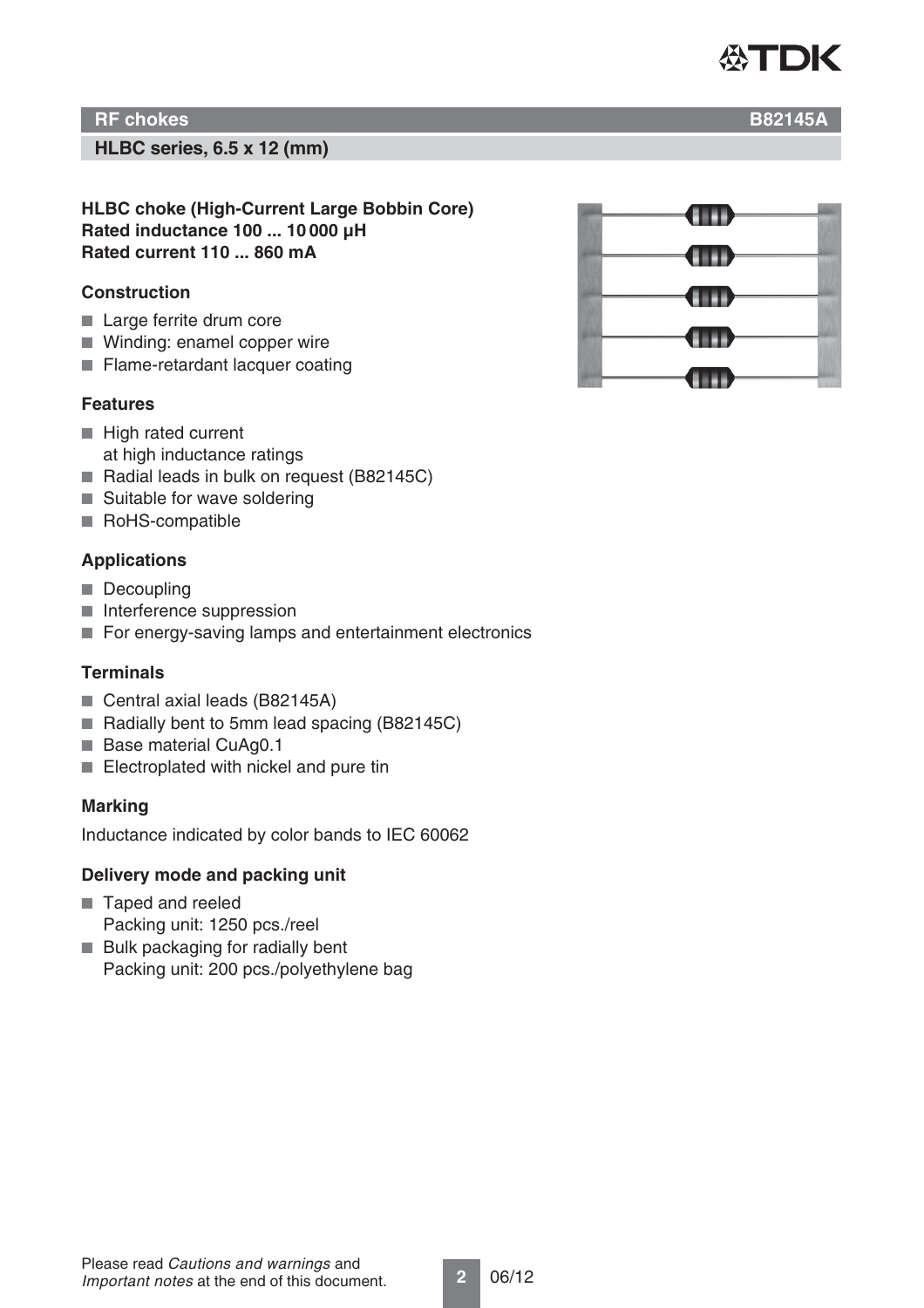

**HLBC series, 6.5 x 12 (mm)**

#### **Dimensional drawing**



Minimum lead spacing 15 mm

## **Packing**



Dimensions in mm

n (mm): 72 +1 w (mm): 84 max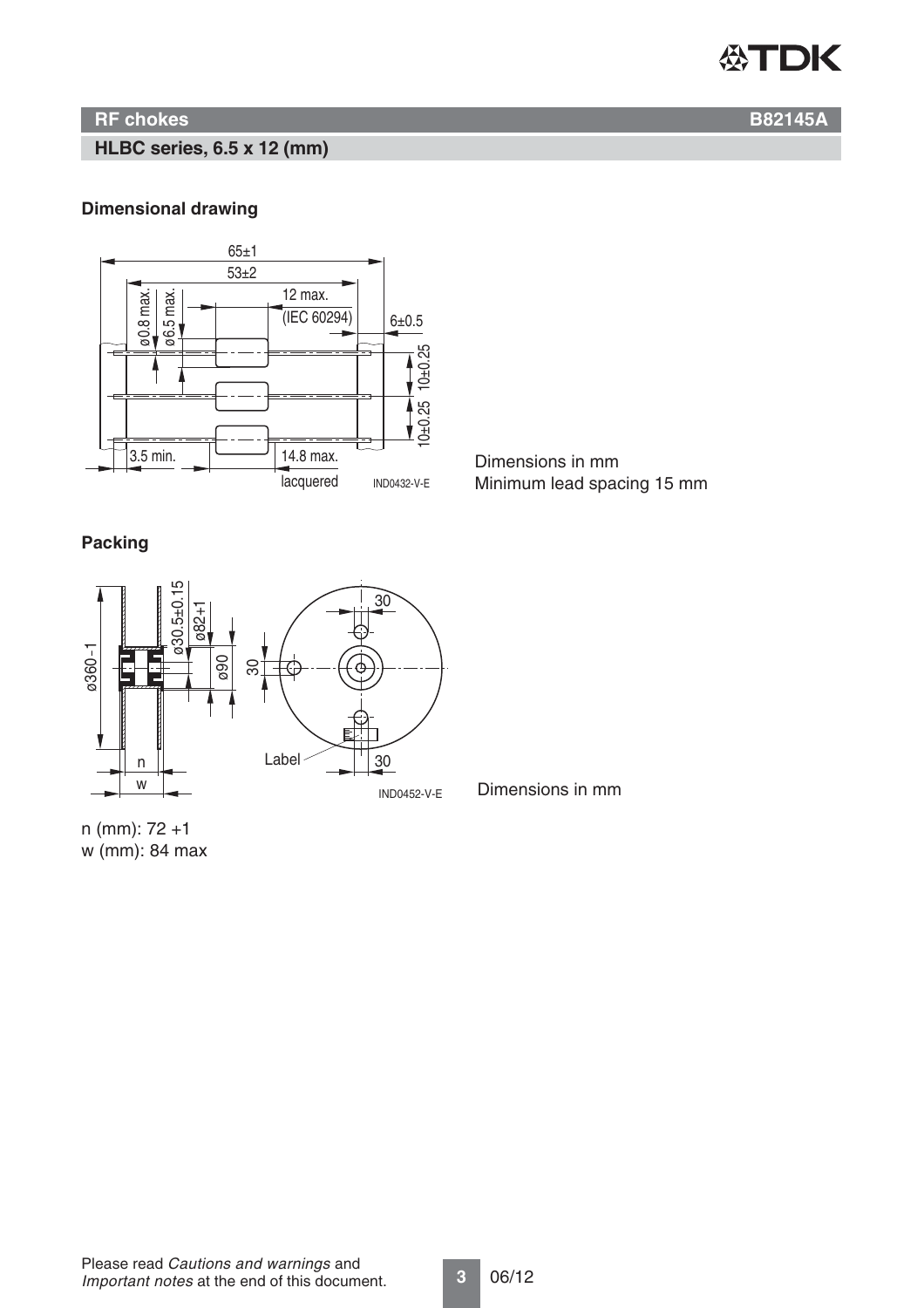

**HLBC series, 6.5 x 12 (mm)**

#### **Technical data and measuring conditions**

| Rated inductance $L_R$                   | Measured with LCR meter Agilent 4284A                                   |  |  |  |  |  |
|------------------------------------------|-------------------------------------------------------------------------|--|--|--|--|--|
|                                          | or impedance analyzer Agilent 4294A                                     |  |  |  |  |  |
|                                          | Measuring frequency:<br>100 μH < L <sub>R</sub> $\leq$ 4700 μH= 100 kHz |  |  |  |  |  |
|                                          | $L_{\rm B}$ > 4700 $\mu$ H<br>$= 10$ kHz                                |  |  |  |  |  |
|                                          | Measuring current:<br>$\leq$ 1 mA                                       |  |  |  |  |  |
|                                          | Measuring temperature: +20 °C                                           |  |  |  |  |  |
| $Q$ factor $Q_{min}$                     | Measured with precision impedance analyzer Agilent 4294A,<br>$+20 °C$   |  |  |  |  |  |
| Rated temperature $T_B$                  | $+40 °C$                                                                |  |  |  |  |  |
| Rated current $I_R$                      | Maximum permissible DC current at rated temperature                     |  |  |  |  |  |
| Inductance decrease $\Delta L/L_0$       | ≤ 10% (referred to initial value) at $IR$ , +20 °C                      |  |  |  |  |  |
| DC resistance $R_{\text{max}}$           | Measured at $+20$ °C                                                    |  |  |  |  |  |
| Resonance frequency f <sub>res.min</sub> | Measured with Agilent 4294A or 8753ES, +20 °C                           |  |  |  |  |  |
| Solderability (lead-free)                | Sn95.5Ag3.8Cu0.7: +(245 $\pm$ 5) °C, (3 $\pm$ 0.3) s                    |  |  |  |  |  |
|                                          | Wetting of soldering area $\geq 90\%$                                   |  |  |  |  |  |
|                                          | (to IEC 60068-2-20, test Ta)                                            |  |  |  |  |  |
| Resistance to soldering heat             | +(260 $\pm$ 5) °C, 10 s (to IEC 60068-2-20, test Tb)                    |  |  |  |  |  |
| Tensile strength of leads                | $\geq$ 20 N (to IEC 60068-2-21, test Ua)                                |  |  |  |  |  |
| Climatic category                        | 55/125/56 (to IEC 60068-1)                                              |  |  |  |  |  |
| Storage conditions                       | Mounted: $-55^{\circ}$ C  +125 °C                                       |  |  |  |  |  |
|                                          | Packaged: $-25$ °C  +40 °C, $\leq$ 75% RH                               |  |  |  |  |  |
| Weight                                   | Approx. 1.3 g                                                           |  |  |  |  |  |

# **Mounting information**

When bending the leads, take care that the start-of-winding areas at the face ends (protected by glue and lacquer) are not subjected to any mechanical stress.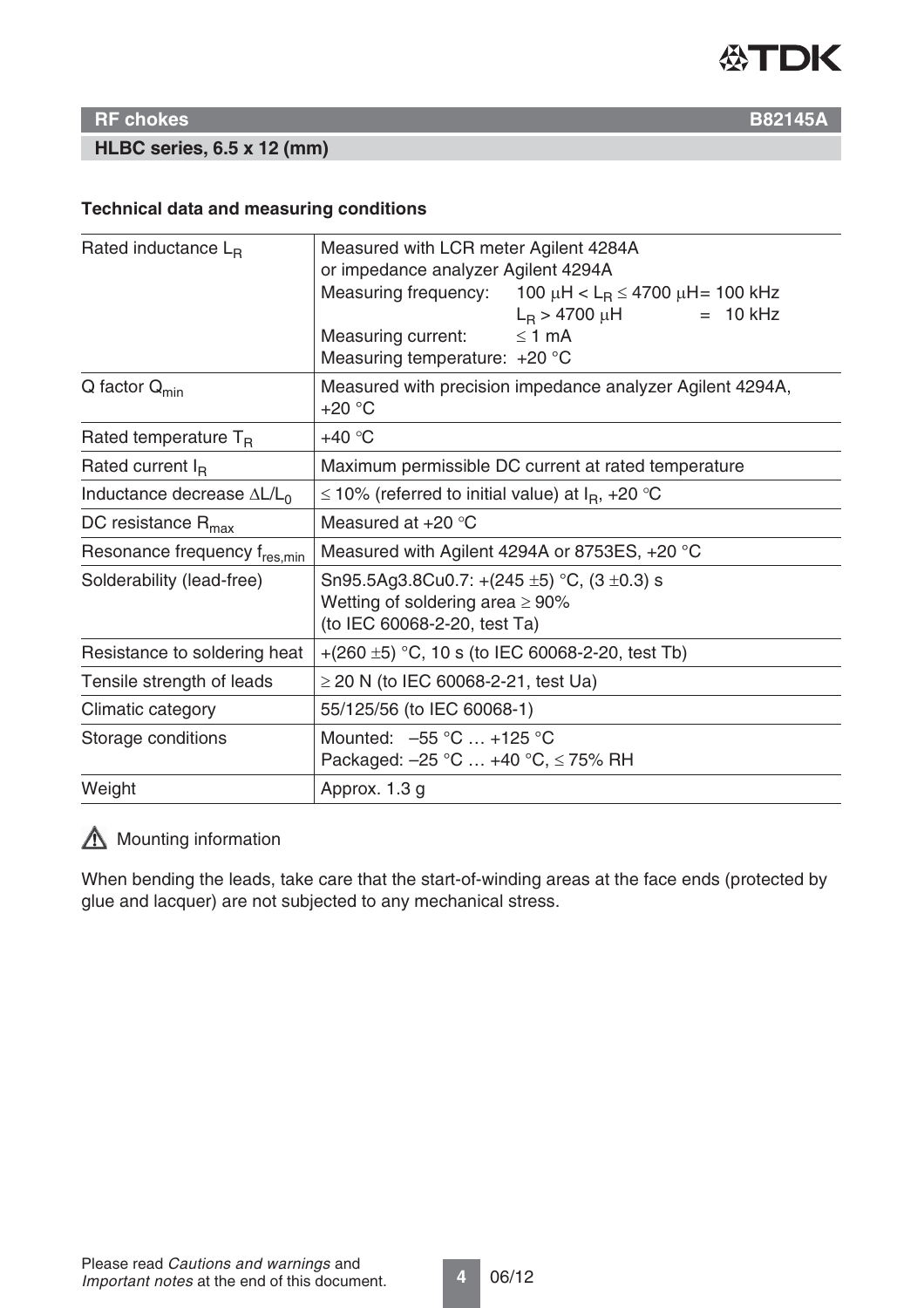

#### **HLBC series, 6.5 x 12 (mm)**

| $L_{\rm R}$ | Tolerance <sup>1)</sup> | $Q_{\text{min}}$ | $f_Q$      | ΙŖ  | $R_{\text{max}}$ | $f_{res,min}$ | Ordering code   |
|-------------|-------------------------|------------------|------------|-----|------------------|---------------|-----------------|
| $\mu$ H     |                         |                  | <b>MHz</b> | mA  | Ω                | <b>MHz</b>    |                 |
| 100         | $\pm 5\% \triangleq J$  | 50               | 0.796      | 860 | 0.70             | 3.5           | B82145A1104J000 |
| 150         |                         | 40               | 0.796      | 770 | 0.90             | 3.0           | B82145A1154J000 |
| 220         |                         | 30               | 0.796      | 690 | 1.10             | 2.5           | B82145A1224J000 |
| 330         |                         | 30               | 0.796      | 630 | 1.30             | 2.1           | B82145A1334J000 |
| 470         |                         | 30               | 0.796      | 510 | 1.90             | 1.8           | B82145A1474J000 |
| 680         |                         | 20               | 0.796      | 440 | 2.50             | 1.5           | B82145A1684J000 |
| 1000        |                         | 60               | 0.252      | 370 | 3.60             | 1.3           | B82145A1105J000 |
| 1500        |                         | 60               | 0.252      | 300 | 5.40             | 1.0           | B82145A1155J000 |
| 2200        |                         | 60               | 0.252      | 250 | 8.00             | 0.8           | B82145A1225J000 |
| 3300        |                         | 60               | 0.252      | 200 | 12.5             | 0.6           | B82145A1335J000 |
| 4700        |                         | 60               | 0.252      | 170 | 18.0             | 0.5           | B82145A1475J000 |
| 6800        |                         | 60               | 0.252      | 130 | 28.5             | 0.4           | B82145A1685J000 |
| 10000       |                         | 50               | 0.0796     | 110 | 35.0             | 0.35          | B82145A1106J000 |

# **Characteristics and ordering codes**

HLBC chokes with diameter 7.5 and 8.5 mm for even higher rated currents available on request. HLBC chokes with temperature range up to  $+140$  °C available on request.

<sup>1)</sup> Closer tolerances on request.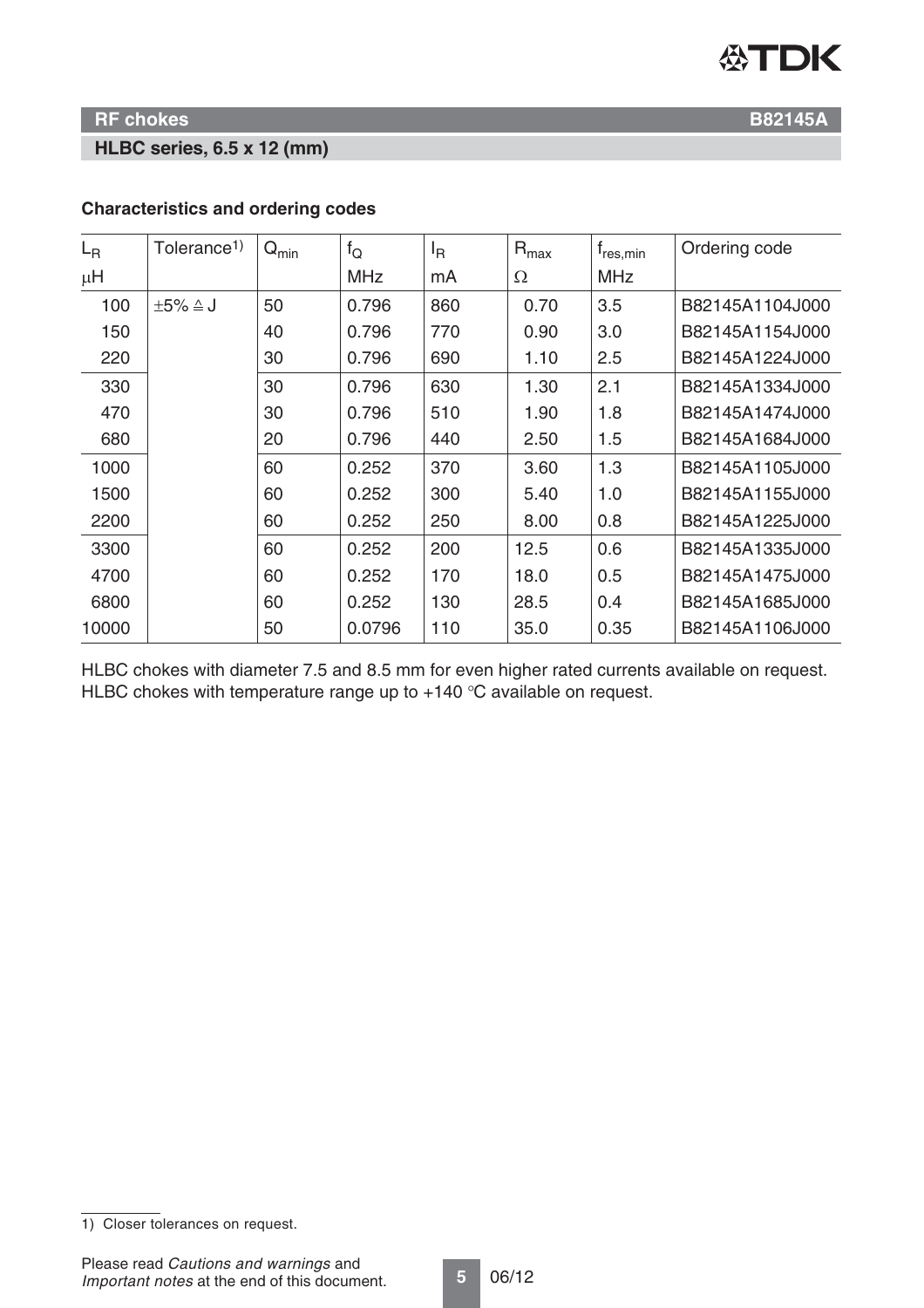

#### **HLBC series, 6.5 x 12 (mm)**

#### **Impedance |Z| versus frequency f**

measured with impedance analyzer Agilent 4294A or S-parameter network analyzer Agilent 8753ES, typical values at +20 °C



#### **Q factor versus frequency f** measured with impedance analyzer Agilent 4294A, typical values at +20 °C



#### **Inductance L versus DC load current I<sub>DC</sub>**

measured with LCR meter Agilent 4284A, typical values at +20 °C



#### **Current derating Iop/IR** versus ambient temperature T<sub>A</sub> (rated temperature  $T_R = +40 \degree C$ )

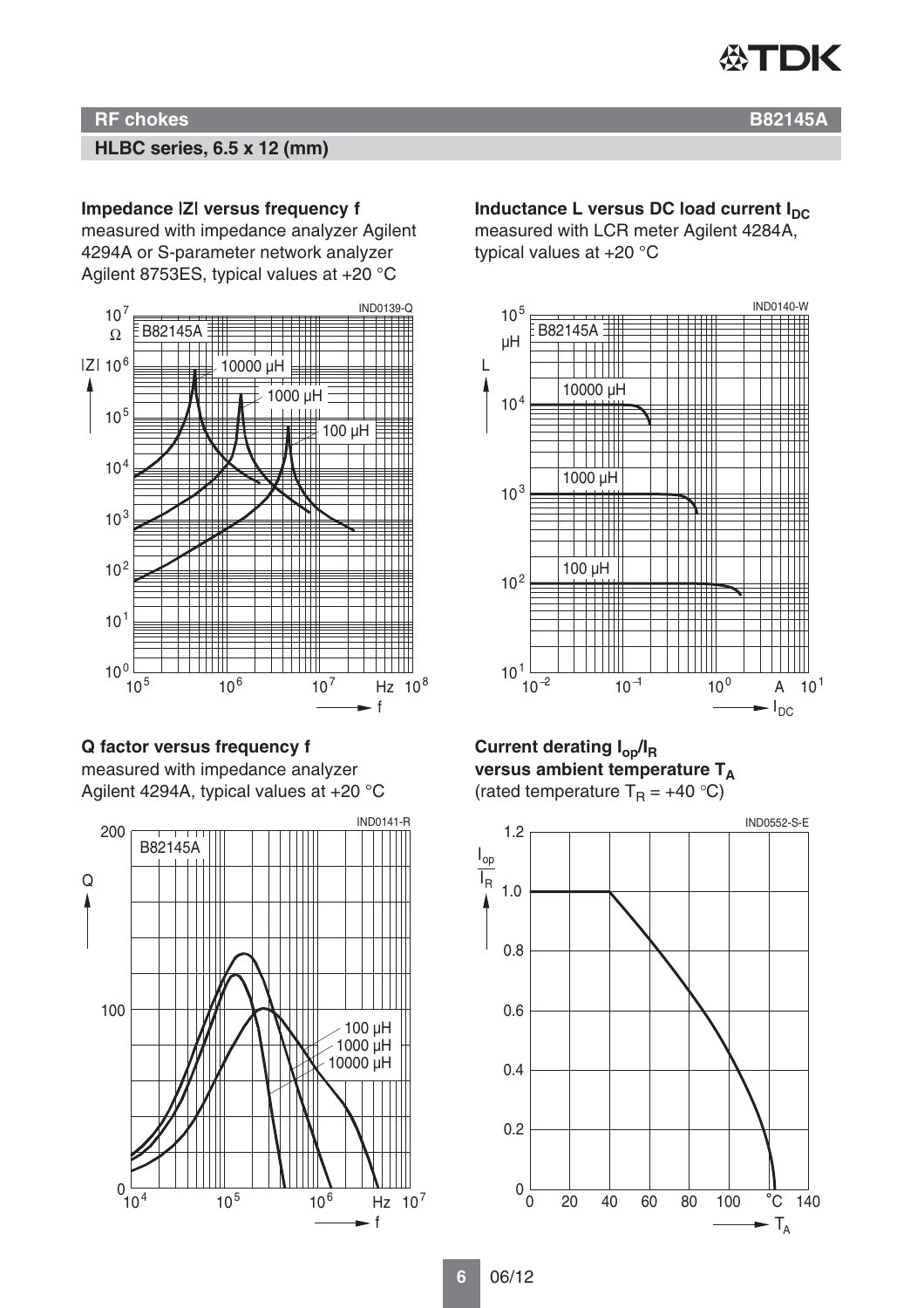

#### **Cautions and warnings**

- Please note the recommendations in our Inductors data book (latest edition) and in the data sheets.
	- Particular attention should be paid to the derating curves given there.
	- The soldering conditions should also be observed. Temperatures quoted in relation to wave soldering refer to the pin, not the housing.
- If the components are to be washed varnished it is necessary to check whether the washing varnish agent that is used has a negative effect on the wire insulation, any plastics that are used, or on glued joints. In particular, it is possible for washing varnish agent residues to have a negative effect in the long-term on wire insulation.

Washing processes may damage the product due to the possible static or cyclic mechanical loads (e.g. ultrasonic cleaning). They may cause cracks to develop on the product and its parts, which might lead to reduced reliability or lifetime.

- The following points must be observed if the components are potted in customer applications:
	- Many potting materials shrink as they harden. They therefore exert a pressure on the plastic housing or core. This pressure can have a deleterious effect on electrical properties, and in extreme cases can damage the core or plastic housing mechanically.
	- It is necessary to check whether the potting material used attacks or destroys the wire insulation, plastics or glue.
	- The effect of the potting material can change the high-frequency behaviour of the components.
- Ferrites are sensitive to direct impact. This can cause the core material to flake, or lead to breakage of the core.
- Even for customer-specific products, conclusive validation of the component in the circuit can only be carried out by the customer.